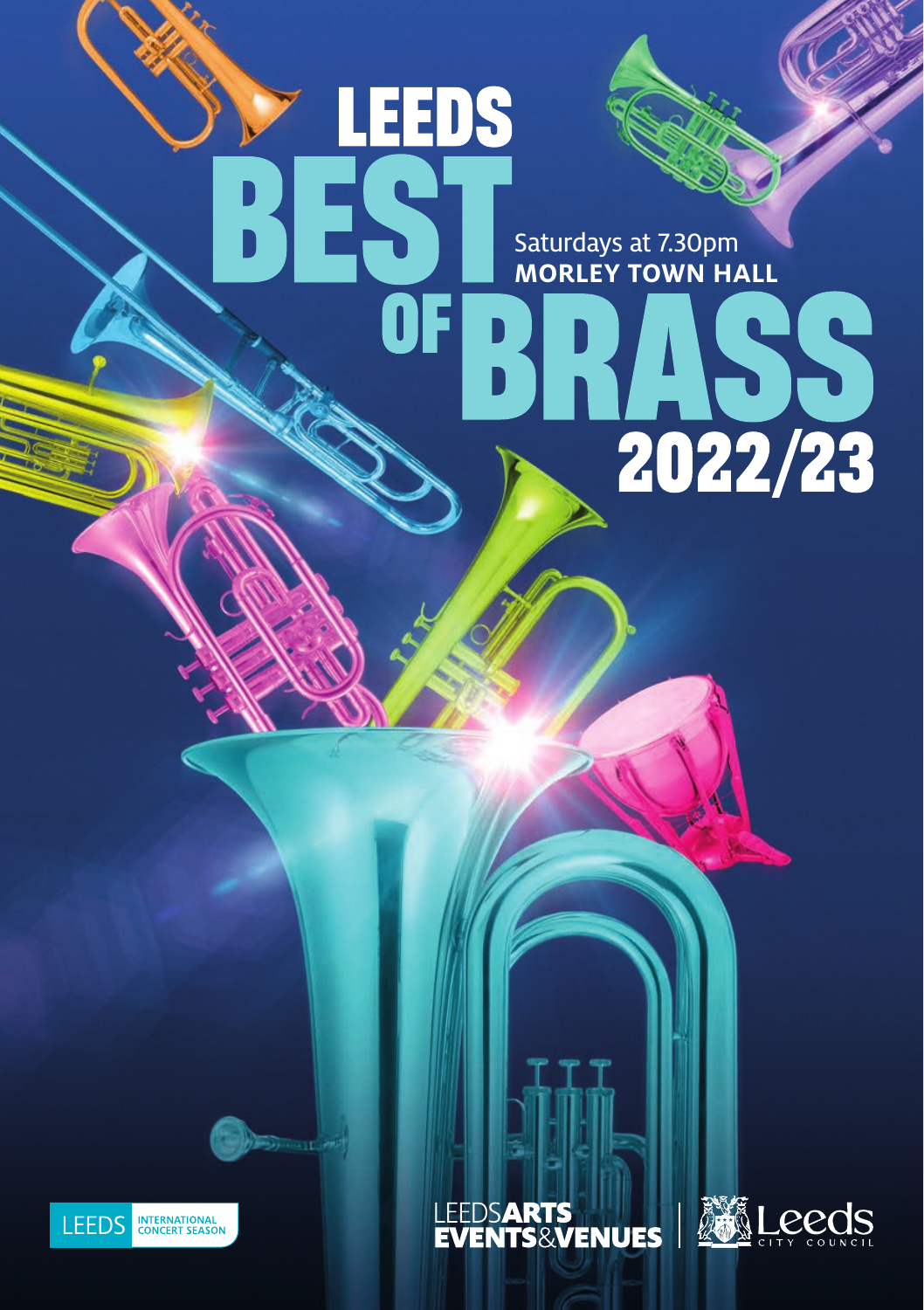

# Come enjoy some of the UK's best brass bands live at Morley Town Hall.





### **SAT 22 OCTOBER 2022**

### **CARLTON MAIN FRICKLEY COLLIERY BAND**

Formed originally in 1884 in the village of South Elmsall, the band adopted the name of the local colliery in 1923. During the band's long and successful history, it has won virtually every honour possible including being crowned French Open Champion in 2018. With Yorkshireman Ian McElligott as Musical Director, the band is fortunate to have many talented musicians in its ranks including the recently signed award-winning young trombone star, Joe Heartfield.

### **SAT 12 NOVEMBER 2022**

### **LEYLAND BAND**

Founded in 1946 in the heart of industrial Lancashire, Leyland Band celebrated its 75th anniversary in 2021. The band recently took second place at the North West Regional Championships, earning a spot to perform at the National Brass Band Championships of Great Britain in October. Under the guidance of Musical Director Thomas Wyss, the band has rightly earned its reputation as an unrivalled concert entertainer by producing dynamic and unique performances both at home and abroad.

### **SAT 10 DECEMBER 2022**

## **REG VARDY BAND**

Formed in 1910 as the Craghead Colliery Band in County Durham, Reg Vardy Band has cemented a formidable reputation in competitions having featured in the prizes at the National and British Open and World Championships on numerous occasions. The band took second prize in the Scottish Open Brass Band Championships in the magnificent Perth Concert Hall last November. Reg Vardy recently appointed Chris Shanks as its Resident Conductor who brings a wealth of experience to the band.

### **SAT 14 JANUARY 2023**

# **BLACK DYKE BAND**

Formed in Queensbury, West Yorkshire in 1855, Black Dyke Band is the most successful contesting band in the world. With Musical Director Nicholas Childs at the helm and renowned musicians in its ranks including Principal Trombone player Dr Brett Baker, Black Dyke is the current Yorkshire Regional Champion. The band remains at the forefront of brass band activity with over 350 recordings to its name. In October 2020 Black Dyke's recording of music by John Rutter became the first by a brass band to reach Number 1 in the classical music chart.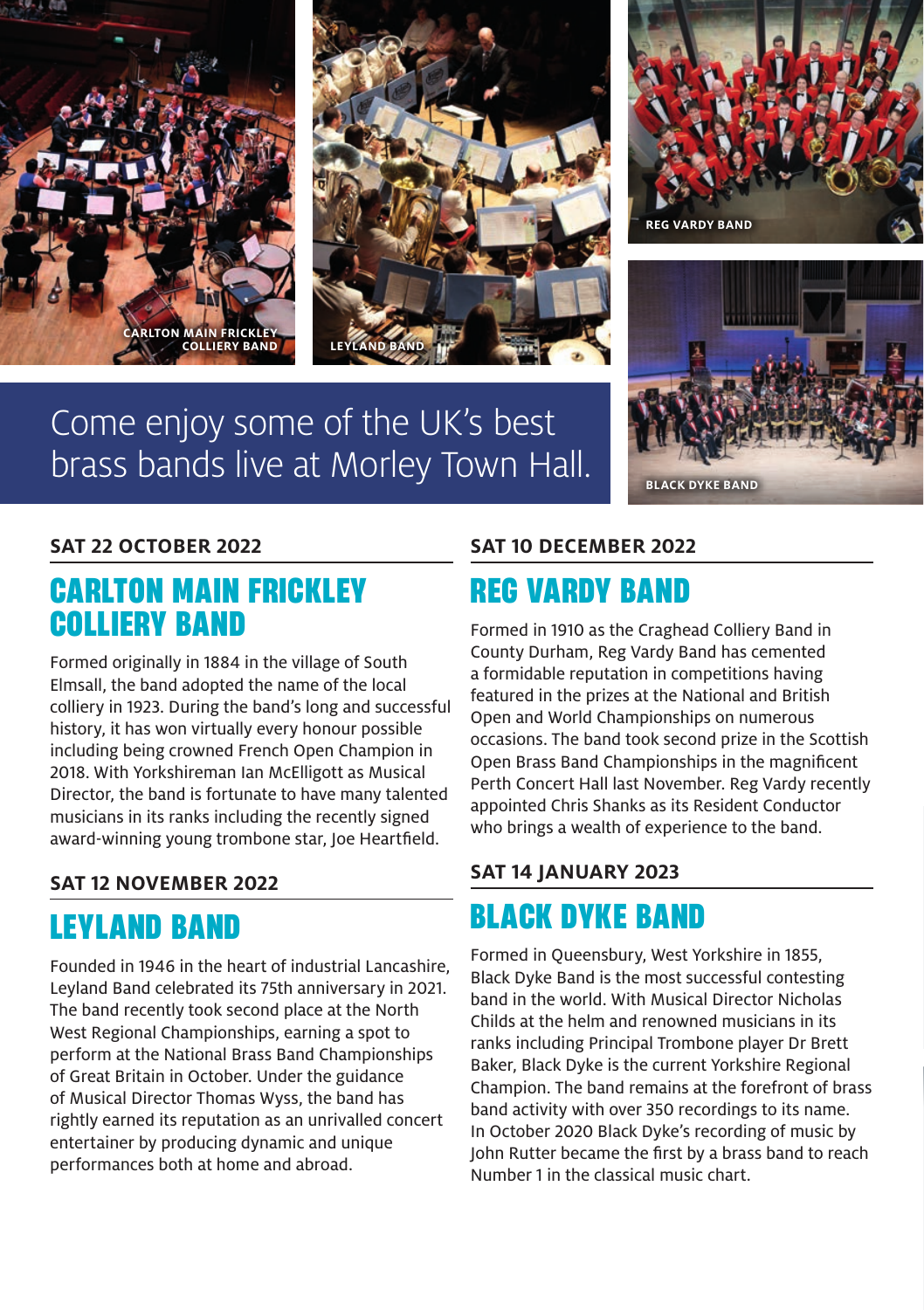### **SAT 4 FEBRUARY 2023**

# **GRIMETHORPE COLLIERY BAND**

Formed in 1917 as a leisure activity for the workmen of the South Yorkshire colliery, Grimethorpe is a British institution. National and British Open Champions on numerous occasions, the band's contest successes remain legendary. Grimethorpe's diverse noted concert performances include those at the FIFA World Cup, BAFTA Awards, BBC Proms and *Eurovision.* The band received two gold discs as well as a BAFTA nomination for its contributions to the global hit movie *Brassed Off.* Its Musical Director, Dr David Thornton, is regarded as one of the foremost euphonium players and teachers of his generation.

### **SAT 4 MARCH 2023**

# **FODEN'S BAND**

Current North West Area Champion for the sixth consecutive year, Foden's Band was formed in 1900 in the Cheshire village of Sandbach. With Michael Fowles as Musical Director, the band maintains a world-class reputation for providing quality entertainment in the field of brass music with a traditional and unique style. The band has many first class musicians in its ranks including the renowned Principal Cornet player, Mark Wilkinson. In 2021 the band was crowned winner of the National Brass Band Championships of Great Britain.

### **SAT 1 APRIL 2023**

## **BRIGHOUSE & RASTRICK BAND**

Formed over 140 years ago, Brighouse & Rastrick Band is regarded by many as the best and most consistent 'public subscription band' in the world. The band has attracted a formidable reputation for highly entertaining concerts and many notable triumphs in the highly competitive contesting field. Brighouse & Rastrick is known for its famous 1977 hit parade success *The Floral Dance* for which it won both silver and gold discs for massive record sales. In 2020 the band welcomed the acclaimed Tom Smith to the position of Principal Cornet.

### **SAT 29 APRIL 2023**

## **ROTHWELL TEMPERANCE BAND**

Rothwell Temperance Band, formed in 1984, recently qualified to represent Yorkshire at the 2022 National Brass Band Championships of Great Britain. The band made a name for itself at major contests and since formation has continued to win significant titles. Under the guidance of Musical Director David Roberts, the band is proud to field so many talented musicians in its ranks including the recently signed Neil Johnson on Solo Euphonium.